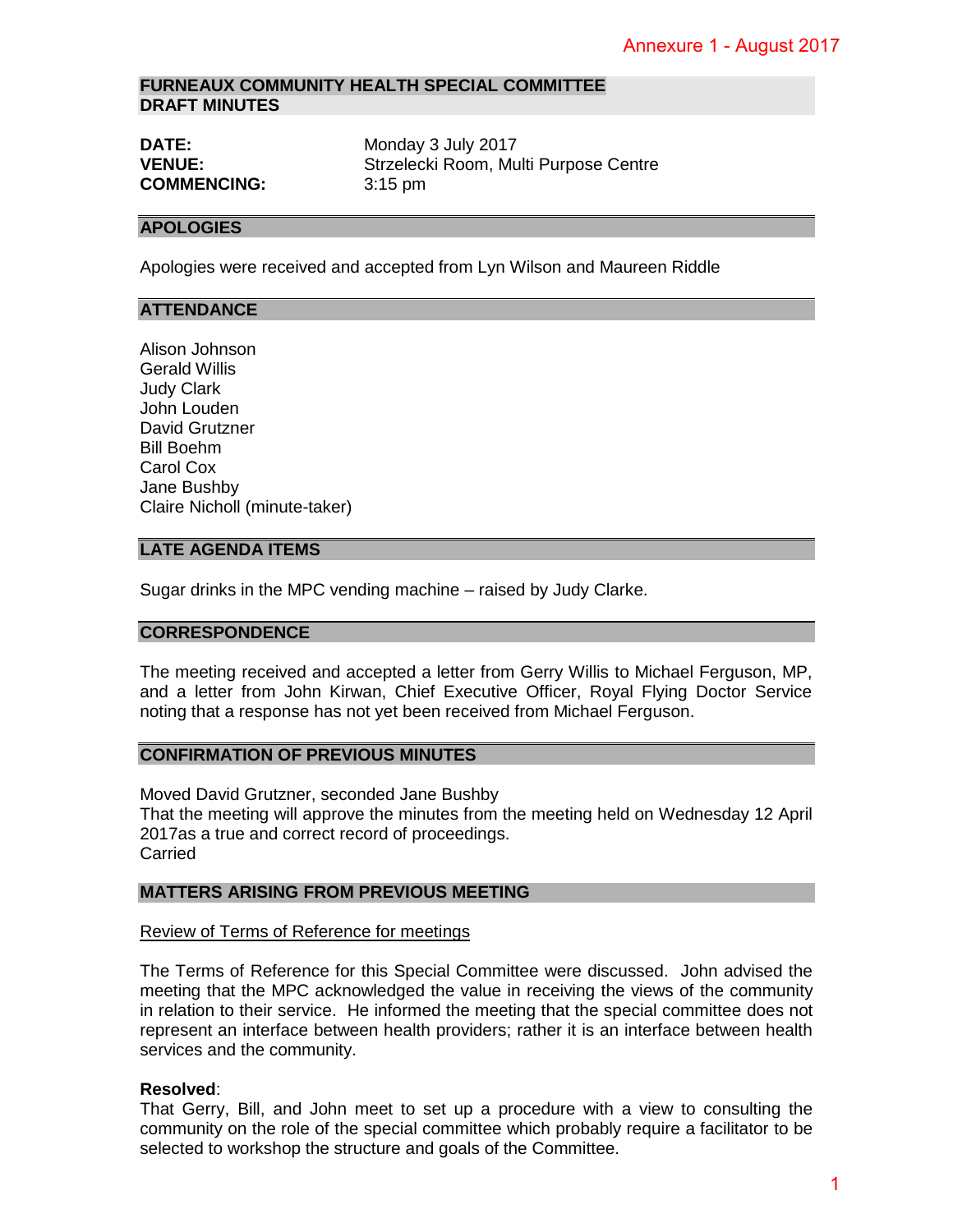### Information booklet for the community

The Launceston General Hospital (LGH), sponsored by the Department of Health and Human Services produced booklets which included information deemed valuable by the committee for Flinders residents who need to travel to Launceston to access health services. These booklets have become outdated and have been re-written. The MPC (courtesy of Anne Matthews) has produced an information sheet which expands on information for Flinders residents. Annexure 1 - August 2017<br>
epartment of Health and<br>
edemed valuable by the<br>
ceston to access health<br>
en re-written. The MPC<br>
theet which expands on<br>
msert to be placed in the<br>
members the new THS<br>
Chief Executive Officer of

### Resolved

That John request Anne Matthews to continue working on the insert to be placed in the 2017 edition prepared by LGH. John will circulate to committee members the new THS document by email.

#### Protocols for transfers of patients returning to Flinders Island.

The meeting received and accepted a letter from John Kirwan, Chief Executive Officer of Royal Flying Doctor Service explaining the procedure for repatriation and transfers of patients from the community.

# **GENERAL BUSINESS**

### **Rural Health Tasmania rural primary health service commissioning.**

John provided a report on Rural Health Tasmania primary health service commissioning commenting that the program consists of three local positions, Mental Health Worker, Physical Health worker and Exercise Physiologist. Judy Clark has been engaged as a consultant by council to assist with the continued implementation of this program. Funding is for 18 months.

#### **Wheelchair access to beaches.**

Gerry reported that there is no mention in the Memorandum of Understanding between Tasmanian Parks and Wildlife Service ("Parks") and Council of wheelchair access to beaches. Claire advised the meeting that she has discussed the matter with local Parks staff who informed her they have been investigating constructing wheelchair access facilities at Allports Beach.

Resolved: Claire to follow up with Parks re timeline.

#### **Air travel for passengers with health issues.**

Following an enquiry Gerry advised that air travel arrangements for passengers with health issues are the responsibility of medicos in the first instance. Patients may be repatriated or transferred by the RFDS or commercial flights depending on medical assessment. Sharp Airlines has policies and procedures in place relating to these matters.